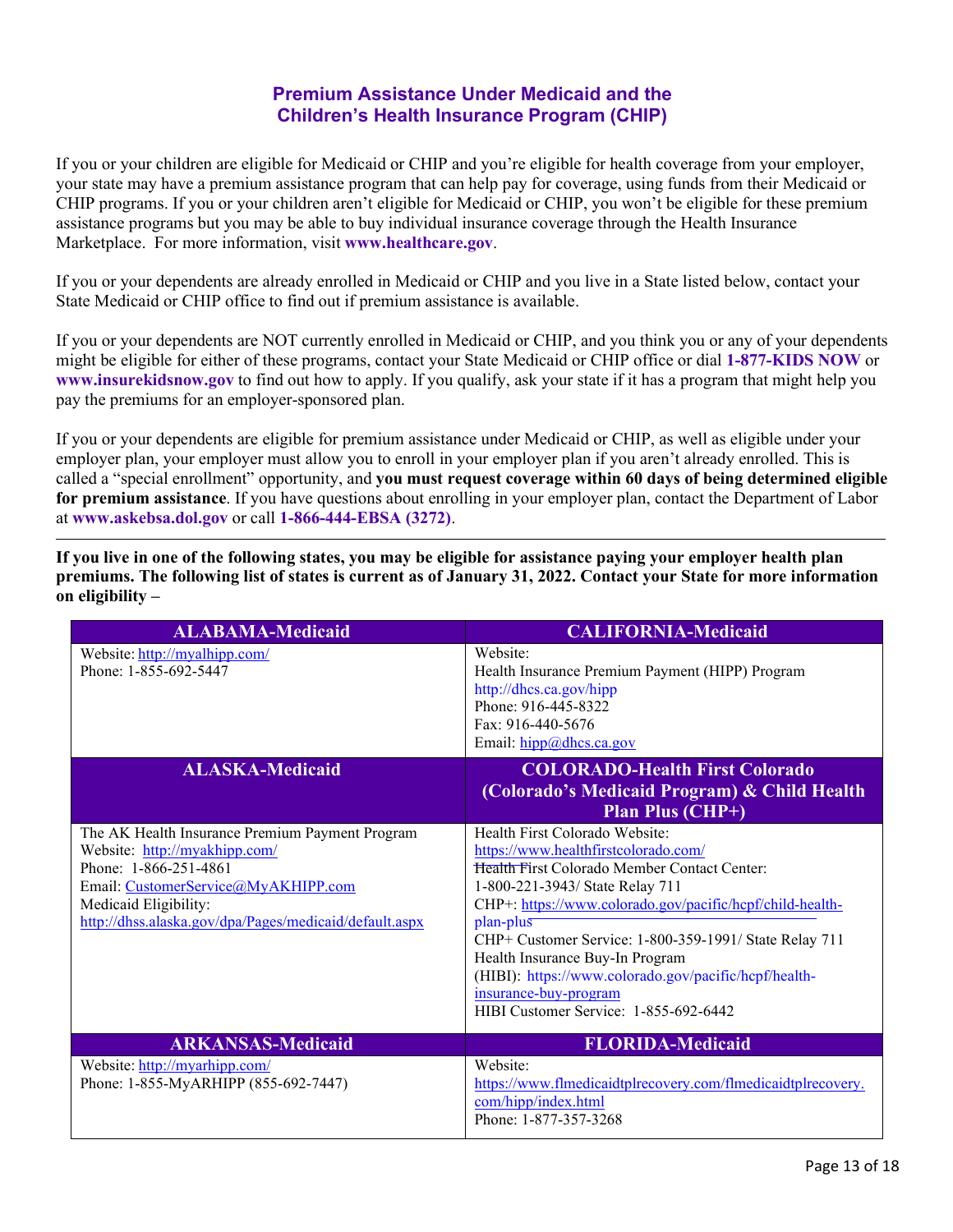| <b>GEORGIA-Medicaid</b>                                                                                                                                                                                                                                                                                                                                                                                                                                                                                                                                                 | <b>MAINE-Medicaid</b>                                                                                                                                                                                                                                                                                                                                                                          |
|-------------------------------------------------------------------------------------------------------------------------------------------------------------------------------------------------------------------------------------------------------------------------------------------------------------------------------------------------------------------------------------------------------------------------------------------------------------------------------------------------------------------------------------------------------------------------|------------------------------------------------------------------------------------------------------------------------------------------------------------------------------------------------------------------------------------------------------------------------------------------------------------------------------------------------------------------------------------------------|
| A HIPP Website: https://medicaid.georgia.gov/health-<br>insurance-premium-payment-program-hipp<br>Phone: 678-564-1162, Press 1<br>GA CHIPRA Website:<br>https://medicaid.georgia.gov/programs/third-party-<br>liability/childrens-health-insurance-program-reauthorization-<br>act-2009-chipra<br>Phone: (678) 564-1162, Press 2<br><b>INDIANA-Medicaid</b><br>Healthy Indiana Plan for low-income adults 19-64<br>Website: http://www.in.gov/fssa/hip/<br>Phone: 1-877-438-4479<br>All other Medicaid<br>Website: https://www.in.gov/medicaid/<br>Phone 1-800-457-4584 | Enrollment Website:<br>https://www.maine.gov/dhhs/ofi/applications-forms<br>Phone: 1-800-442-6003<br>TTY: Maine relay 711<br>Private Health Insurance Premium Webpage:<br>https://www.maine.gov/dhhs/ofi/applications-forms<br>Phone: -800-977-6740.<br>TTY: Maine relay 711<br><b>MASSACHUSETTS-Medicaid and CHIP</b><br>Website: https://www.mass.gov/masshealth/pa<br>Phone: 1-800-862-4840 |
| <b>IOWA-Medicaid and CHIP (Hawki)</b>                                                                                                                                                                                                                                                                                                                                                                                                                                                                                                                                   | <b>MINNESOTA-Medicaid</b>                                                                                                                                                                                                                                                                                                                                                                      |
| Medicaid Website:<br>https://dhs.iowa.gov/ime/members<br>Medicaid Phone: 1-800-338-8366<br>Hawki Website:<br>http://dhs.iowa.gov/Hawki<br>Hawki Phone: 1-800-257-8563<br>HIPP Website: https://dhs.iowa.gov/ime/members/medicaid-<br>a-to-z/hipp<br>HIPP Phone: 1-888-346-9562                                                                                                                                                                                                                                                                                          | Website:<br>https://mn.gov/dhs/people-we-serve/children-and-<br>families/health-care/health-care-programs/programs-and-<br>services/other-insurance.jsp<br>Phone: 1-800-657-3739                                                                                                                                                                                                               |
| <b>KANSAS-Medicaid</b>                                                                                                                                                                                                                                                                                                                                                                                                                                                                                                                                                  | <b>MISSOURI-Medicaid</b>                                                                                                                                                                                                                                                                                                                                                                       |
| Website: https://www.kancare.ks.gov/<br>Phone: 1-800-792-4884                                                                                                                                                                                                                                                                                                                                                                                                                                                                                                           | Website:<br>http://www.dss.mo.gov/mhd/participants/pages/hipp.htm<br>Phone: 573-751-2005                                                                                                                                                                                                                                                                                                       |
| <b>KENTUCKY-Medicaid</b>                                                                                                                                                                                                                                                                                                                                                                                                                                                                                                                                                | <b>MONTANA-Medicaid</b>                                                                                                                                                                                                                                                                                                                                                                        |
| Kentucky Integrated Health Insurance Premium Payment<br>Program (KI-HIPP) Website:<br>https://chfs.ky.gov/agencies/dms/member/Pages/kihipp.aspx<br>Phone: 1-855-459-6328<br>Email: KIHIPP.PROGRAM@ky.gov<br>KCHIP Website: https://kidshealth.ky.gov/Pages/index.aspx<br>Phone: 1-877-524-4718<br>Kentucky Medicaid Website: https://chfs.ky.gov                                                                                                                                                                                                                        | Website:<br>http://dphhs.mt.gov/MontanaHealthcarePrograms/HIPP<br>Phone: 1-800-694-3084                                                                                                                                                                                                                                                                                                        |
| <b>LOUISIANA-Medicaid</b>                                                                                                                                                                                                                                                                                                                                                                                                                                                                                                                                               | <b>NEBRASKA-Medicaid</b>                                                                                                                                                                                                                                                                                                                                                                       |
| Website: www.medicaid.la.gov or www.ldh.la.gov/lahipp<br>Phone: 1-888-342-6207 (Medicaid hotline) or 1-855-618-<br>5488 (LaHIPP)                                                                                                                                                                                                                                                                                                                                                                                                                                        | Website: http://www.ACCESSNebraska.ne.gov<br>Phone: 1-855-632-7633<br>Lincoln: 402-473-7000<br>Omaha: 402-595-1178                                                                                                                                                                                                                                                                             |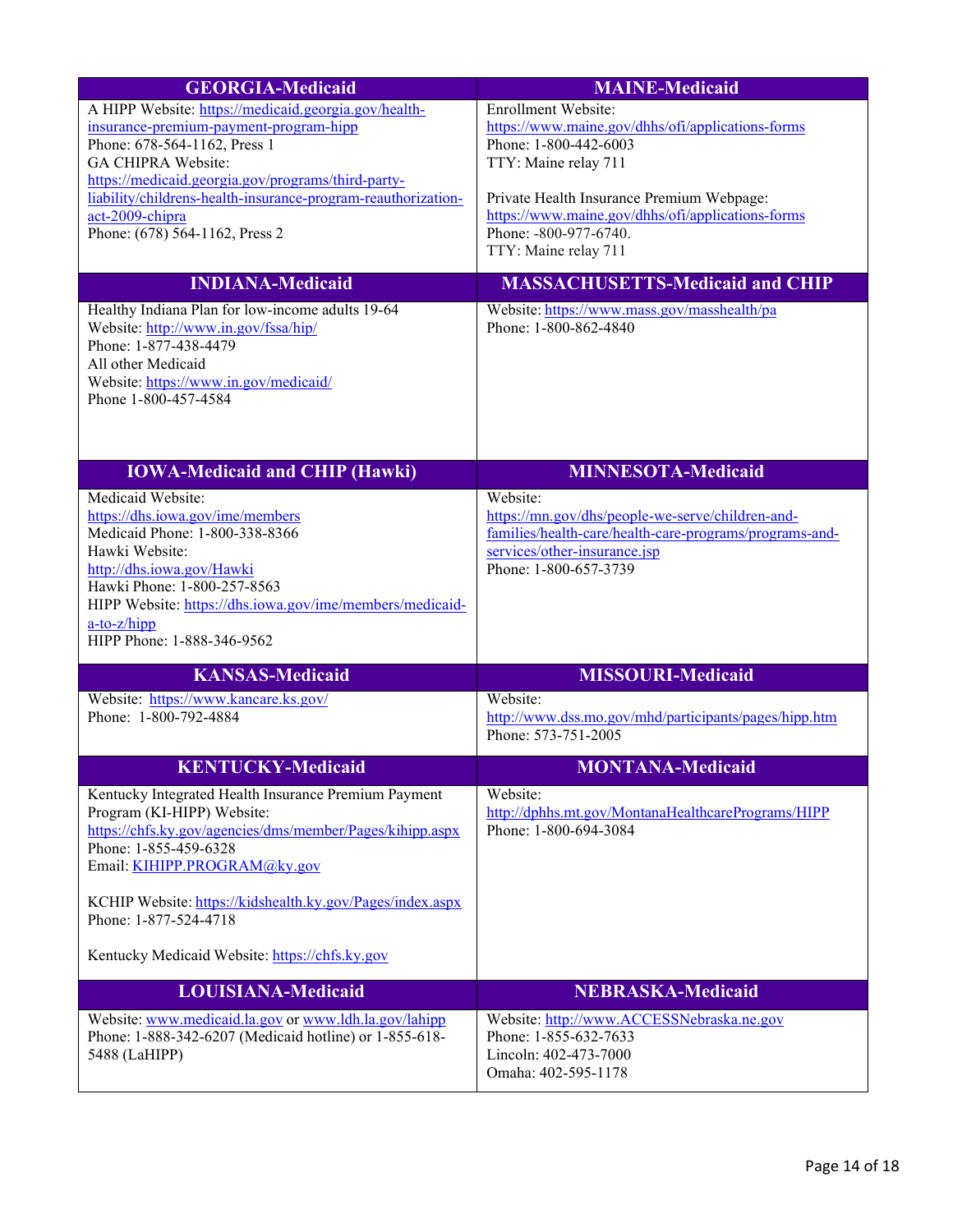| <b>NEVADA-Medicaid</b>                                                                                                                                                                                      | <b>SOUTH CAROLINA-Medicaid</b>                                                                                                                         |
|-------------------------------------------------------------------------------------------------------------------------------------------------------------------------------------------------------------|--------------------------------------------------------------------------------------------------------------------------------------------------------|
| Medicaid Website: http://dhcfp.nv.gov<br>Medicaid Phone: 1-800-992-0900                                                                                                                                     | Website: https://www.scdhhs.gov<br>Phone: 1-888-549-0820                                                                                               |
| <b>NEW HAMPSHIRE-Medicaid</b>                                                                                                                                                                               | <b>SOUTH DAKOTA-Medicaid</b>                                                                                                                           |
| Website: https://www.dhhs.nh.gov/oii/hipp.htm<br>Phone: 603-271-5218<br>Toll free number for the HIPP program: 1-800-852-3345,<br>ext 5218                                                                  | Website: http://dss.sd.gov<br>Phone: 1-888-828-0059                                                                                                    |
| <b>NEW JERSEY-Medicaid and CHIP</b>                                                                                                                                                                         | <b>TEXAS-Medicaid</b>                                                                                                                                  |
| Medicaid Website:<br>http://www.state.nj.us/humanservices/<br>dmahs/clients/medicaid/<br>Medicaid Phone: 609-631-2392<br>CHIP Website: http://www.njfamilycare.org/index.html<br>CHIP Phone: 1-800-701-0710 | Website: http://gethipptexas.com/<br>Phone: 1-800-440-0493                                                                                             |
| <b>NEW YORK-Medicaid</b>                                                                                                                                                                                    | <b>UTAH-Medicaid and CHIP</b>                                                                                                                          |
| Website: https://www.health.ny.gov/health_care/medicaid/<br>Phone: 1-800-541-2831                                                                                                                           | Medicaid Website: https://medicaid.utah.gov/<br>CHIP Website: http://health.utah.gov/chip<br>Phone: 1-877-543-7669                                     |
| <b>NORTH CAROLINA-Medicaid</b>                                                                                                                                                                              | <b>VERMONT-Medicaid</b>                                                                                                                                |
| Website: https://medicaid.ncdhhs.gov/<br>Phone: 919-855-4100                                                                                                                                                | Website: http://www.greenmountaincare.org/<br>Phone: 1-800-250-8427                                                                                    |
| <b>NORTH DAKOTA-Medicaid</b>                                                                                                                                                                                | <b>VIRGINIA-Medicaid and CHIP</b>                                                                                                                      |
| Website:<br>http://www.nd.gov/dhs/services/medicalserv/medicaid/<br>Phone: 1-844-854-4825                                                                                                                   | Website: https://www.coverva.org/en/famis-select<br>https://www.coverva.org/en/hipp<br>Medicaid Phone: 1-800-432-5924<br>CHIP Phone:<br>1-800-432-5924 |
| <b>OKLAHOMA-Medicaid and CHIP</b>                                                                                                                                                                           | <b>WASHINGTON-Medicaid</b>                                                                                                                             |
| Website: http://www.insureoklahoma.org<br>Phone: 1-888-365-3742                                                                                                                                             | Website: https://www.hca.wa.gov/<br>Phone: 1-800-562-3022                                                                                              |
| <b>OREGON-Medicaid</b>                                                                                                                                                                                      | <b>WEST VIRGINIA-Medicaid and CHIP</b>                                                                                                                 |
| Website: http://healthcare.orgon.gov/Pages/index.aspx<br>http://www.oregonhealthcare.gov/index-es.html<br>Phone: 1-800-699-9075                                                                             | Website: https://dhhr.wv.gov/bms/<br>http://mywvhipp.com/<br>Medicaid Phone: 304-558-1700<br>CHIP Toll-free phone: 1-855-MyWVHIPP (1-855-699-<br>8447) |
| <b>PENNSYLVANIA-Medicaid</b>                                                                                                                                                                                | <b>WISCONSIN-Medicaid and CHIP</b>                                                                                                                     |
| Website:<br>https://www.dhs.pa.gov/Services/Assistance/Pages/HIPP-<br>Program.aspx<br>Phone: 1-800-692-7462                                                                                                 | Website:<br>https://www.dhs.wisconsin.gov/badgercareplus/p-<br>10095.htm<br>Phone: 1-800-362-3002                                                      |
| <b>RHODE ISLAND-Medicaid and CHIP</b>                                                                                                                                                                       | <b>WYOMING-Medicaid</b>                                                                                                                                |
| Website: http://www.eohhs.ri.gov/<br>Phone: 1-855-697-4347, or 401-462-0311 (Direct RIte<br>Share Line)                                                                                                     | Website:<br>https://health.wyo.gov/healthcarefin/medicaid/programs-<br>and-eligibility/<br>Phone: 1-800-251-1269                                       |